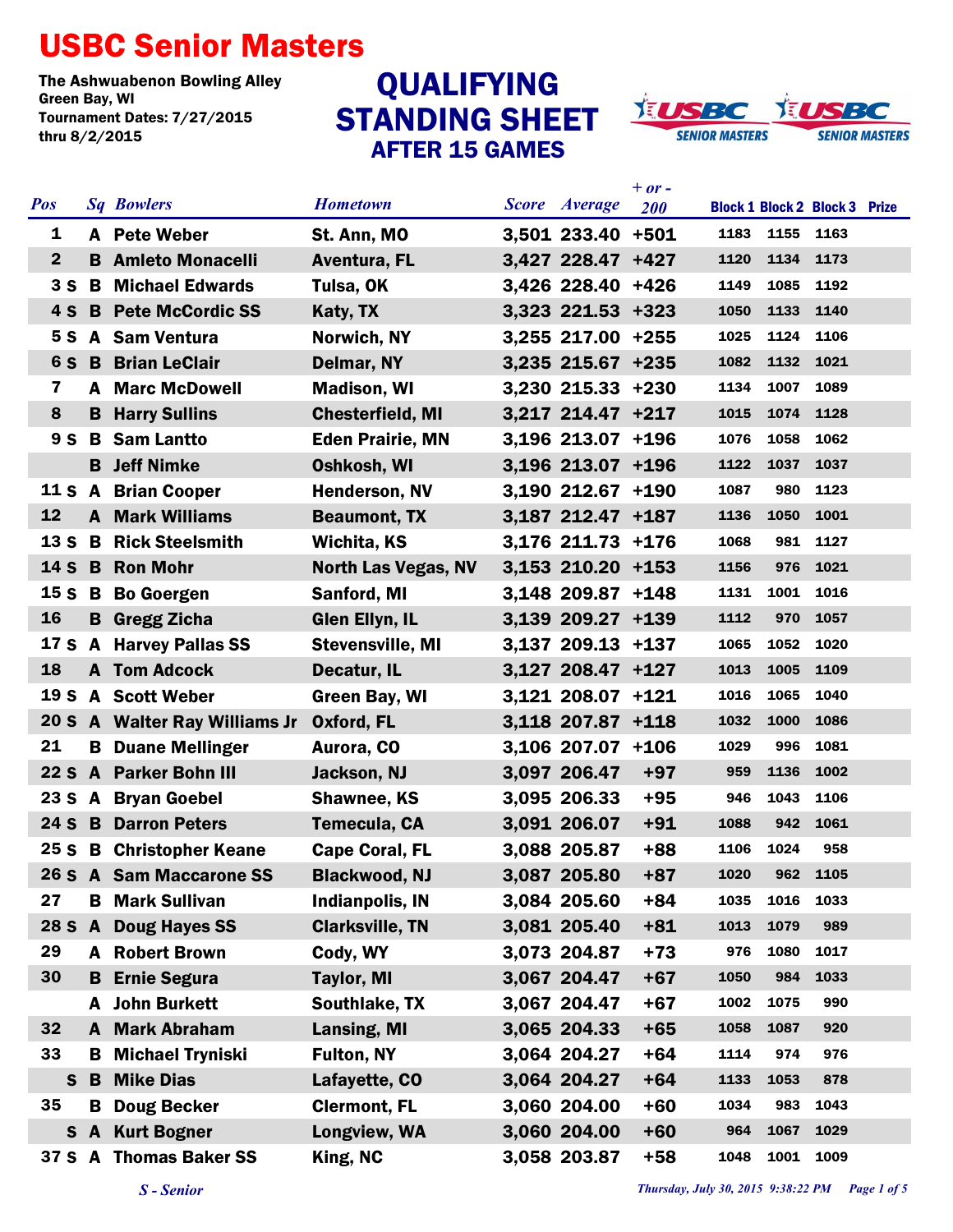|                 |                 |                             |                              |               | $+ or -$   |      |      |                                      |  |
|-----------------|-----------------|-----------------------------|------------------------------|---------------|------------|------|------|--------------------------------------|--|
| <b>Pos</b>      |                 | <b>Sq Bowlers</b>           | <b>Hometown</b>              | Score Average | <b>200</b> |      |      | <b>Block 1 Block 2 Block 3 Prize</b> |  |
| 38 S            |                 | <b>B</b> Robert Harvey      | <b>Boise, ID</b>             | 3,056 203.73  | $+56$      | 991  | 958  | 1107                                 |  |
| 39 <sub>5</sub> |                 | <b>A</b> Lennie Boresch     | Kenosha, WI                  | 3,055 203.67  | $+55$      | 1020 | 1059 | 976                                  |  |
| 40 S            |                 | <b>B</b> Kent Wagner        | <b>Bradentown, FL</b>        | 3,053 203.53  | $+53$      | 1045 | 973  | 1035                                 |  |
| 41              |                 | A Jerry Brunette Jr.        | Rochester, NY                | 3,046 203.07  | $+46$      | 985  | 1009 | 1052                                 |  |
|                 | B.              | <b>Mike Thill</b>           | Oshkosh, WI                  | 3,046 203.07  | $+46$      | 993  | 1061 | 992                                  |  |
| 43 S            | $\mathbf{A}$    | <b>Tommy Martin</b>         | <b>Millington, TN</b>        | 3,044 202.93  | $+44$      | 882  | 1099 | 1063                                 |  |
| 44 S            |                 | <b>B</b> Frank Gallo Jr. SS | <b>Jacksonville, FL</b>      | 3,031 202.07  | $+31$      | 1028 | 956  | 1047                                 |  |
| 45 S            |                 | <b>B</b> Ted Staikoff SS    | <b>Black Hawk, SD</b>        | 3,021 201.40  | $+21$      | 1097 | 934  | 990                                  |  |
| 46 S            |                 | <b>B</b> Ronald Boroff SS   | <b>Mansfield, TX</b>         | 3,020 201.33  | $+20$      | 1035 | 935  | 1050                                 |  |
| 47              |                 | A Lyle Zikes                | <b>Arlington Heights, IL</b> | 3,018 201.20  | $+18$      | 1004 | 1085 | 929                                  |  |
| 48 S            |                 | <b>A</b> Tracy Teeters      | Eugene, OR                   | 3,013 200.87  | $+13$      | 926  | 1026 | 1061                                 |  |
| 49              | В               | <b>Steven Brinkman</b>      | Sussex, WI                   | 3,009 200.60  | $+9$       | 1016 | 985  | 1008                                 |  |
| $\mathbf{s}$    |                 | <b>A</b> Michael Karch      | Edgewood, WA                 | 3,009 200.60  | $+9$       | 971  | 1055 | 983                                  |  |
| 51 S            | B               | <b>Jeff Shaw</b>            | Kennesaw, GA                 | 3,003 200.20  | $+3$       | 1047 | 937  | 1019                                 |  |
| 52S             |                 | <b>B</b> Marc Lineberry SS  | <b>Camanche, IA</b>          | 3,001 200.07  | $+1$       | 1085 | 956  | 960                                  |  |
| 53 S            |                 | <b>B</b> Rob Rice           | Sunnyside, WA                | 3,000 200.00  | $\bf{0}$   | 1064 | 989  | 947                                  |  |
| 54 S            |                 | <b>B</b> Toby Contreras     | <b>Lees Summit, MO</b>       | 2,998 199.87  | $-2$       | 1064 | 979  | 955                                  |  |
| 55              |                 | <b>A</b> William Mueller    | <b>Vernon Hills, IL</b>      | 2,987 199.13  | $-13$      | 1023 | 1017 | 947                                  |  |
| 56 S            |                 | <b>B</b> Thomas Ream SS     | <b>Temple Terrace, FL</b>    | 2,982 198.80  | $-18$      | 930  | 1020 | 1032                                 |  |
| 57              |                 | A Dale Traber               | <b>Cedarburg, WI</b>         | 2,980 198.67  | $-20$      | 884  | 1090 | 1006                                 |  |
| 58 S            |                 | A James Kedroski            | Kansasville, WI              | 2,979 198.60  | $-21$      | 1032 | 951  | 996                                  |  |
| 59              | B.              | <b>Brian Voss</b>           | <b>Centennial, CO</b>        | 2,978 198.53  | $-22$      | 1088 | 897  | 993                                  |  |
|                 |                 | <b>B</b> Bob Learn Jr.      | <b>Lake Worth, FL</b>        | 2,978 198.53  | $-22$      | 1026 | 1048 | 904                                  |  |
| 61              |                 | <b>B</b> Stephen Kenyon     | Dade City, FL                | 2,975 198.33  | $-25$      | 951  | 1083 | 941                                  |  |
| 62 S            |                 | <b>A</b> Paul McCordic SS   | <b>Sugar Land, TX</b>        | 2,972 198.13  | $-28$      | 1088 | 982  | 902                                  |  |
|                 |                 | 63 S B Peter Knopp          | Bremen, NC                   | 2,969 197.93  | $-31$      | 942  | 1019 | 1008                                 |  |
| 64              |                 | <b>B</b> Bill Sell          | <b>Menasha, WI</b>           | 2,962 197.47  | $-38$      | 1101 | 956  | 905                                  |  |
|                 | <b>Cut Line</b> |                             |                              |               |            |      |      |                                      |  |
|                 |                 | 65 S B Steve Anderson       | <b>Colorado Springs, CO</b>  | 2,954 196.93  | $-46$      | 1021 | 1022 | 911                                  |  |
| S.              |                 | <b>B</b> Jim Knoblauch SS   | Waukesha, WI                 | 2,954 196.93  | $-46$      | 1105 | 1003 | 846                                  |  |
|                 |                 | 67 S A Gary Kammes SS       | Winfield, IL                 | 2,952 196.80  | $-48$      | 1001 | 1012 | 939                                  |  |
| 68 S            |                 | <b>B</b> Dale Eagle SS      | <b>Newport Beach, CA</b>     | 2,951 196.73  | $-49$      | 1065 | 904  | 982                                  |  |
|                 |                 | 69 S A Tim Kauble SS        | <b>Marion, OH</b>            | 2,948 196.53  | $-52$      | 1025 | 895  | 1028                                 |  |
| 70              |                 | <b>B</b> Dale Strike        | Saginaw, MI                  | 2,943 196.20  | $-57$      | 1065 | 959  | 919                                  |  |
| 71 S            | A               | <b>Ricky Woods</b>          | <b>Whites Creek, TN</b>      | 2,937 195.80  | $-63$      | 1064 | 920  | 953                                  |  |
| 72              |                 | <b>A</b> Roger Taylor       | <b>Marshalltown, IA</b>      | 2,936 195.73  | $-64$      | 931  | 997  | 1008                                 |  |
| 73              | B.              | Ralph Brunt Jr.             | Port St. Lucie, FL           | 2,934 195.60  | $-66$      | 950  | 941  | 1043                                 |  |
| 74              |                 | <b>B</b> Charles Cannon     | <b>Springs, FL</b>           | 2,925 195.00  | $-75$      | 953  | 1031 | 941                                  |  |
| S               | B               | <b>Mike Schmid SS</b>       | Arden Hills, MN              | 2,925 195.00  | $-75$      | 966  | 1033 | 926                                  |  |
| 76              |                 | <b>A</b> Rick Erce          | <b>Madison, WI</b>           | 2,923 194.87  | $-77$      | 924  | 1011 | 988                                  |  |
| 77              | В               | <b>Karl Schmidt</b>         | Arvada, CO                   | 2,922 194.80  | $-78$      | 954  | 997  | 971                                  |  |
|                 |                 | 78 S A Jeff Richgels        | Oregon, WI                   | 2,921 194.73  | $-79$      | 980  | 960  | 981                                  |  |
| 79              |                 | <b>A</b> Darryl Traber      | <b>Waterford, WI</b>         | 2,920 194.67  | $-80$      | 878  | 1006 | 1036                                 |  |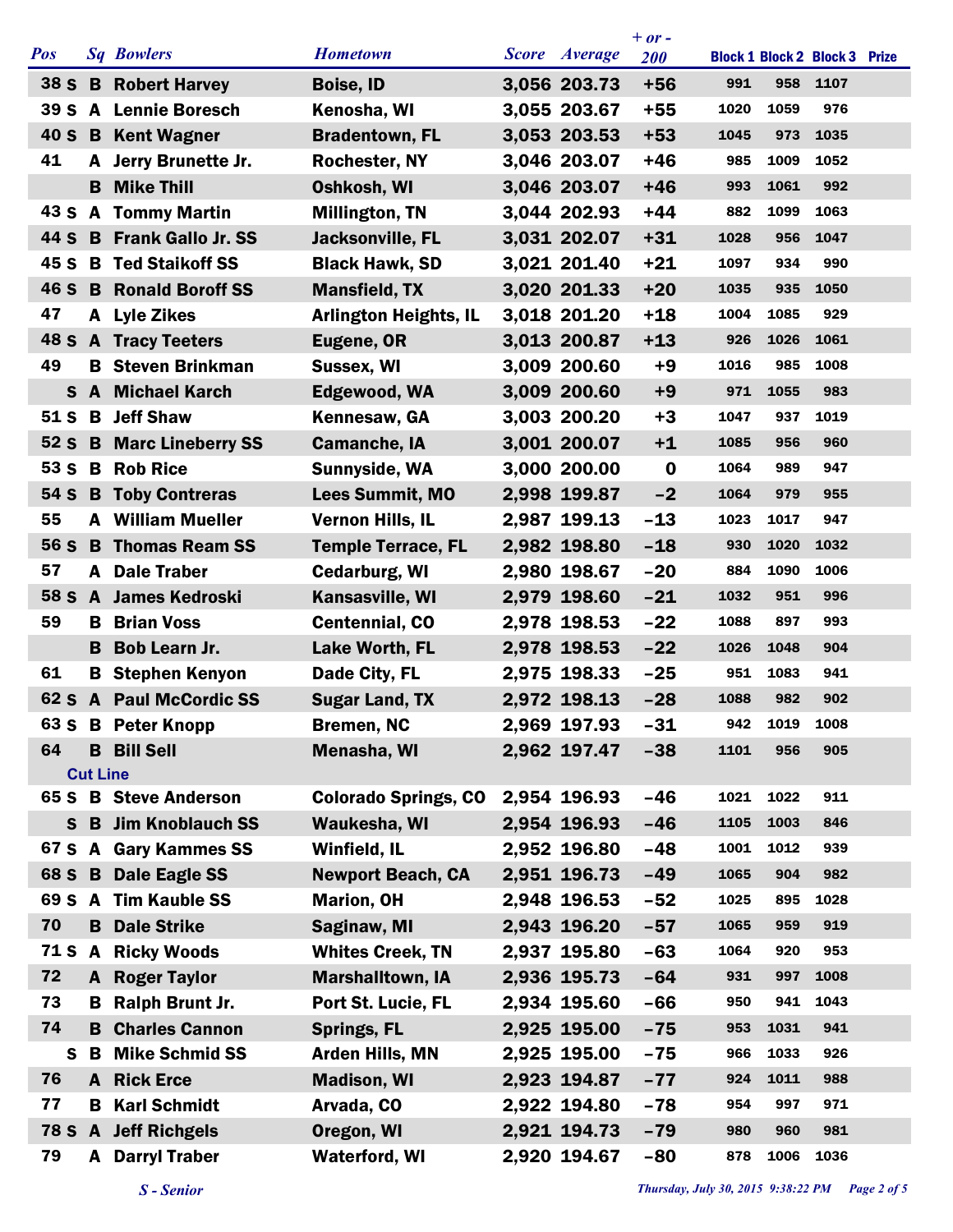|                 |              |                           |                             |                   | $+$ or $-$ |      |      |                                      |  |
|-----------------|--------------|---------------------------|-----------------------------|-------------------|------------|------|------|--------------------------------------|--|
| <b>Pos</b>      |              | <b>Sq Bowlers</b>         | <b>Hometown</b>             | Score Average     | <b>200</b> |      |      | <b>Block 1 Block 2 Block 3 Prize</b> |  |
|                 |              | S A Steve Kiss SS         | <b>Clackamas, OR</b>        | 2,920 194.67      | $-80$      | 936  | 1030 | 954                                  |  |
| 81 S            |              | A Jay Joyner SS           | <b>Minneapolis, MN</b>      | 2,919 194.60      | $-81$      | 936  | 944  | 1039                                 |  |
| S.              | B            | <b>Kerry Painter SS</b>   | <b>Henderson, NV</b>        | 2,919 194.60      | $-81$      | 1109 | 863  | 947                                  |  |
|                 | B.           | <b>David Bordson</b>      | <b>Saint Paul, MN</b>       | 2,919 194.60      | $-81$      | 1040 | 1013 | 866                                  |  |
| 84 S            | A            | <b>David Axon</b>         | <b>Bellevue, NE</b>         | 2,916 194.40      | $-84$      | 922  | 949  | 1045                                 |  |
| 85 S            | $\mathbf{A}$ | <b>Dennis Rakauskas</b>   | Apopka, FL                  | 2,912 194.13      | $-88$      | 945  | 982  | 985                                  |  |
| 86              |              | <b>B</b> Bob Spaulding    | <b>Colorado Springs, CO</b> | 2,908 193.87      | $-92$      | 1102 | 919  | 887                                  |  |
| 87 S            |              | A Willie Wells SS         | <b>Brandon, FL</b>          | 2,904 193.60      | $-96$      | 979  | 1032 | 893                                  |  |
| 88 S            | B.           | <b>Michael Lucente SS</b> | <b>Warren, MI</b>           | 2,901 193.40      | $-99$      | 971  | 961  | 969                                  |  |
| 89              | A            | <b>Steve Wiemer</b>       | Springfield, MO             | 2,898 193.20 -102 |            | 964  | 968  | 966                                  |  |
| $\mathbf{s}$    | B            | <b>John Dudak SS</b>      | <b>Orland Park, IL</b>      | 2,898 193.20 -102 |            | 1004 | 979  | 915                                  |  |
| 91 S            |              | <b>A</b> Kerry Fulford SS | Fort Worth, TX              | 2,897 193.13      | $-103$     | 956  | 1043 | 898                                  |  |
| 92 <sub>S</sub> |              | <b>B</b> Todd Kjell       | Roscoe, IL                  | 2,893 192.87 -107 |            | 935  | 942  | 1016                                 |  |
| 93              | A            | <b>Kevin Anderson</b>     | Mt. Juliet, TN              | 2,892 192.80 -108 |            | 1033 | 906  | 953                                  |  |
| 94 S            |              | <b>B</b> Tim Ruelle SS    | <b>Racine, WI</b>           | 2,891 192.73 -109 |            | 988  | 998  | 905                                  |  |
| 95              |              | <b>B</b> Tom Carter       | <b>Columbus, OH</b>         | 2,879 191.93 -121 |            | 989  | 943  | 947                                  |  |
| 96 S            | $\mathbf{A}$ | <b>Darwin Wimer SS</b>    | <b>Mesquite, NV</b>         | 2,871 191.40 -129 |            | 1026 | 906  | 939                                  |  |
| 97 S            |              | A Kevin Foley             | Reno, NV                    | 2,868 191.20 -132 |            | 963  | 934  | 971                                  |  |
| 98 S A          |              | <b>Robert Amoruso SS</b>  | <b>Glenview, IL</b>         | 2,866 191.07 -134 |            | 984  | 962  | 920                                  |  |
| 99 S            |              | A Lee Brosius SS          | Ashburn, VA                 | 2,865 191.00 -135 |            | 961  | 890  | 1014                                 |  |
| 100 S A         |              | <b>Dennis Lane SS</b>     | <b>Kingsport, TN</b>        | 2,862 190.80 -138 |            | 974  | 913  | 975                                  |  |
|                 | В            | <b>Kevin Thompson</b>     | <b>Madison, WI</b>          | 2,862 190.80 -138 |            | 1042 | 902  | 918                                  |  |
| 102             | B            | <b>Michael Walters</b>    | Sheboygan, WI               | 2,853 190.20 -147 |            | 905  | 991  | 957                                  |  |
| 103             | в            | <b>James DePlanche</b>    | <b>Taylor, MI</b>           | 2,850 190.00 -150 |            | 1032 | 979  | 839                                  |  |
| 104             | B            | <b>David Bannach</b>      | <b>Stevens Point, WI</b>    | 2,849 189.93 -151 |            | 1022 | 928  | 899                                  |  |
| 105 S A         |              | <b>Michael Owen</b>       | <b>Gainesville, FL</b>      | 2,846 189.73 -154 |            | 999  | 925  | 922                                  |  |
| 106             | B.           | <b>Gary Reynolds</b>      | Groton, NY                  | 2,845 189.67 -155 |            | 944  | 980  | 921                                  |  |
| 107             | В            | <b>Don Burdick</b>        | Dekalb, IL                  | 2,842 189.47 -158 |            | 943  | 928  | 971                                  |  |
| 108 S           | $\mathbf{A}$ | <b>Bill McCorkle SS</b>   | <b>Westerville, OH</b>      | 2,837 189.13 -163 |            | 899  | 877  | 1061                                 |  |
| S               |              | A Ron Glick SS            | <b>Wickatunk, NJ</b>        | 2,837 189.13 -163 |            | 977  | 975  | 885                                  |  |
| 110             |              | <b>B</b> John Brockland   | St. Charles, MO             | 2,835 189.00 -165 |            | 1065 | 855  | 915                                  |  |
|                 | в            | <b>Dave Kucera</b>        | Urbandale, IA               | 2,835 189.00 -165 |            | 936  | 1023 | 876                                  |  |
| 112             | A            | <b>Gus Yannaras</b>       | Waukesha, WI                | 2,834 188.93 -166 |            | 903  | 904  | 1027                                 |  |
|                 | B.           | <b>Craig Frankel</b>      | <b>Highland Park, IL</b>    | 2,834 188.93 -166 |            | 1002 | 948  | 884                                  |  |
|                 |              | <b>A</b> Charles Toney    | Oak Hill, WV                | 2,834 188.93 -166 |            | 977  | 998  | 859                                  |  |
| 115S            |              | <b>B</b> Terry Metzner    | Kentwood, MI                | 2,825 188.33 -175 |            | 922  | 957  | 946                                  |  |
| 116 S           | B            | <b>Bill Hewlett SS</b>    | Eagle, ID                   | 2,824 188.27 -176 |            | 957  | 911  | 956                                  |  |
| 117 S           |              | A Jeff Moore              | Boone, IA                   | 2,823 188.20 -177 |            | 928  | 949  | 946                                  |  |
|                 |              | 118 S A Steve Ferraro SS  | <b>Kingston, NY</b>         | 2,820 188.00 -180 |            | 967  | 887  | 966                                  |  |
| 119             |              | <b>A</b> Robert Leavy     | <b>Manitowoc, WI</b>        | 2,819 187.93 -181 |            | 945  | 936  | 938                                  |  |
| 120             |              | <b>A</b> Paul Kwiecien    | <b>Lansing, MI</b>          | 2,816 187.73 -184 |            | 923  | 943  | 950                                  |  |
| 121 S A         |              | <b>Bobby Knipple SS</b>   | Long Beach, CA              | 2,812 187.47 -188 |            | 939  | 911  | 962                                  |  |
|                 |              | 122 S A James Martin      | Vero Beach, FL              | 2,808 187.20 -192 |            | 979  | 967  | 862                                  |  |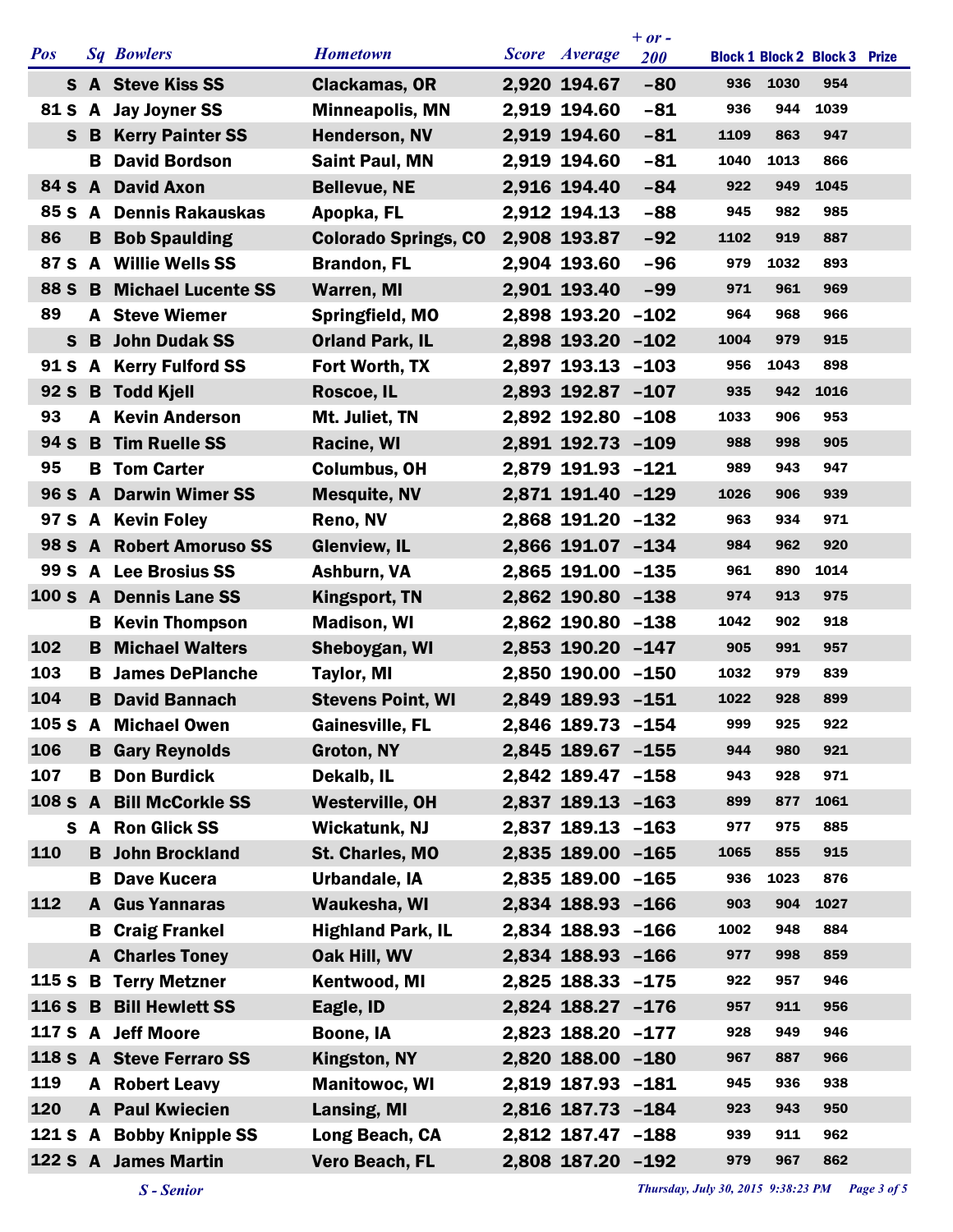|              |    |                               |                          |                   | $+ or -$   |                                      |     |      |  |
|--------------|----|-------------------------------|--------------------------|-------------------|------------|--------------------------------------|-----|------|--|
| <b>Pos</b>   |    | <b>Sq Bowlers</b>             | <b>Hometown</b>          | Score Average     | <b>200</b> | <b>Block 1 Block 2 Block 3 Prize</b> |     |      |  |
|              |    | 123 S B Michael Henry SS      | <b>Brunswick, OH</b>     | 2,799 186.60 -201 |            | 939                                  | 919 | 941  |  |
|              |    | <b>B</b> Craig Schiffler      | <b>Melrose, MN</b>       | 2,799 186.60 -201 |            | 999                                  | 943 | 857  |  |
| 125          | A  | <b>Timothy Hartley</b>        | Englewood, OH            | 2,797 186.47 -203 |            | 898                                  | 972 | 927  |  |
| $\mathbf{s}$ |    | <b>B</b> William Keenan JR SS | <b>Orlando, FL</b>       | 2,797 186.47 -203 |            | 939                                  | 932 | 926  |  |
| 127 S        |    | <b>B</b> Ed Silva SS          | Manteca, CA              | 2,796 186.40 -204 |            | 982                                  | 953 | 861  |  |
| 128 S        | B  | <b>Charles Moore</b>          | <b>Gulf Breeze, FL</b>   | 2,790 186.00 -210 |            | 884                                  | 999 | 907  |  |
| 129          |    | <b>B</b> Charles Vashaw       | Deephaven, MN            | 2,785 185.67 -215 |            | 981                                  | 895 | 909  |  |
| 130 S        |    | <b>B</b> Paul Mielens SS      | <b>Menomonie, WI</b>     | 2,784 185.60 -216 |            | 1011                                 | 861 | 912  |  |
| 131 S        | B  | Glen Nakagawa SS              | <b>Village, TX</b>       | 2,781 185.40 -219 |            | 836                                  | 917 | 1028 |  |
| S            |    | <b>B</b> Steve Jansson SS     | <b>Barnes, WI</b>        | 2,781 185.40 -219 |            | 930                                  | 929 | 922  |  |
|              | в  | <b>James Lord</b>             | Fort Mill, SC            | 2,781 185.40 -219 |            | 905                                  | 957 | 919  |  |
| 134          |    | <b>A</b> Donald Herrington    | <b>Ballston Lake, NY</b> | 2,780 185.33 -220 |            | 912                                  | 874 | 994  |  |
| 135 S        |    | <b>A</b> Dave Bernhardt SS    | Romeo, MI                | 2,775 185.00 -225 |            | 870                                  | 942 | 963  |  |
| 136          |    | <b>A</b> Jim Montgomery       | <b>Byron, IL</b>         | 2,772 184.80 -228 |            | 859                                  | 949 | 964  |  |
| 137          | B  | <b>Martin Berke</b>           | <b>Allentown, PA</b>     | 2,769 184.60 -231 |            | 914                                  | 959 | 896  |  |
| 138          |    | <b>B</b> Scott Canfield       | <b>Mountville, PA</b>    | 2,767 184.47 -233 |            | 945                                  | 937 | 885  |  |
| 139          | в  | <b>Warren Burr</b>            | <b>Wilmington, DE</b>    | 2,758 183.87 -242 |            | 965                                  | 931 | 862  |  |
| 140          | B. | <b>Jerome Penxa</b>           | Romeo, MI                | 2,756 183.73 -244 |            | 1051                                 | 877 | 828  |  |
| 141 S A      |    | <b>Bill Henson SS</b>         | <b>Wewsterville, OH</b>  | 2,747 183.13 -253 |            | 855                                  | 900 | 992  |  |
| $\mathbf{s}$ |    | <b>A</b> Richard Wilkinson    | <b>Bennington, NE</b>    | 2,747 183.13 -253 |            | 909                                  | 915 | 923  |  |
| 143          | в  | <b>Brad Snell</b>             | Mt. Prospect, IL         | 2,744 182.93 -256 |            | 929                                  | 896 | 919  |  |
| 144 S        |    | A Jim Heintz SS               | St. Charles, MO          | 2,732 182.13 -268 |            | 839                                  | 964 | 929  |  |
|              |    | 145 S A Butch Hrouda          | Dickinson, ND            | 2,730 182.00 -270 |            | 916                                  | 918 | 896  |  |
| 146          |    | <b>B</b> Wayne Teske          | <b>Green Bay, WI</b>     | 2,726 181.73 -274 |            | 855                                  | 962 | 909  |  |
|              |    | 147 S A Gregory Bard          | Fond du lac, WI          | 2,719 181.27 -281 |            | 915                                  | 885 | 919  |  |
| 148          |    | <b>A</b> Brian Miller         | Springfield, OH          | 2,716 181.07 -284 |            | 991                                  | 807 | 918  |  |
| 149          |    | <b>A</b> Mark Hildebrandt     | <b>Appleton, WI</b>      | 2,702 180.13 -298 |            | 904                                  | 867 | 931  |  |
|              |    | 150 S A Albert Danz           | Escanaba, MI             | 2,699 179.93 -301 |            | 937                                  | 833 | 929  |  |
|              |    | A Pete Arruda                 | Gilbert, SC              | 2,699 179.93 -301 |            | 928                                  | 902 | 869  |  |
|              |    | 152 S B Dennis Galen Keas SS  | <b>ALDA, NE</b>          | 2,694 179.60 -306 |            | 825                                  | 910 | 959  |  |
| 153          |    | <b>B</b> Jeff Prein           | <b>Stoughton, WI</b>     | 2,691 179.40 -309 |            | 860                                  | 948 | 883  |  |
|              |    | 154 S A Tim Pierce SS         | Portland, OR             | 2,681 178.73 -319 |            | 934                                  | 873 | 874  |  |
|              |    | 155 S B Steve Stein SS        | <b>Staten Island, NY</b> | 2,679 178.60 -321 |            | 892                                  | 888 | 899  |  |
|              |    | A Dean Reid                   | <b>New Whiteland, IN</b> | 2,679 178.60 -321 |            | 871                                  | 947 | 861  |  |
|              |    | 157 S A Brendan Bierch SS     | <b>Grafton, MA</b>       | 2,668 177.87 -332 |            | 944                                  | 859 | 865  |  |
|              |    | 158 S B Norbert Wetzel SS     | Fon Du Lac, WI           | 2,657 177.13 -343 |            | 914                                  | 854 | 889  |  |
| 159          | В  | <b>Jim Darvin</b>             | Waupaca, WI              | 2,655 177.00 -345 |            | 913                                  | 812 | 930  |  |
| <b>160 S</b> |    | <b>B</b> Steve Banks SS       | Leesburg, VA             | 2,651 176.73 -349 |            | 926                                  | 878 | 847  |  |
| 161          |    | A Larry Acre                  | Benton, MO               | 2,650 176.67 -350 |            | 849                                  | 865 | 936  |  |
| 162 S        |    | <b>B</b> George Lord SS       | <b>Mulberry, FL</b>      | 2,649 176.60 -351 |            | 853                                  | 854 | 942  |  |
|              |    | 163 S A Robert Pazur SS       | <b>Venice, FL</b>        | 2,635 175.67 -365 |            | 851                                  | 913 | 871  |  |
|              |    | <b>A</b> Brent Beery          | Lombard, IL              | 2,635 175.67 -365 |            | 864                                  | 911 | 860  |  |
| 165          | A  | <b>Randy Leszczynski</b>      | <b>Kronewetter, WI</b>   | 2,626 175.07 -374 |            | 881                                  | 834 | 911  |  |